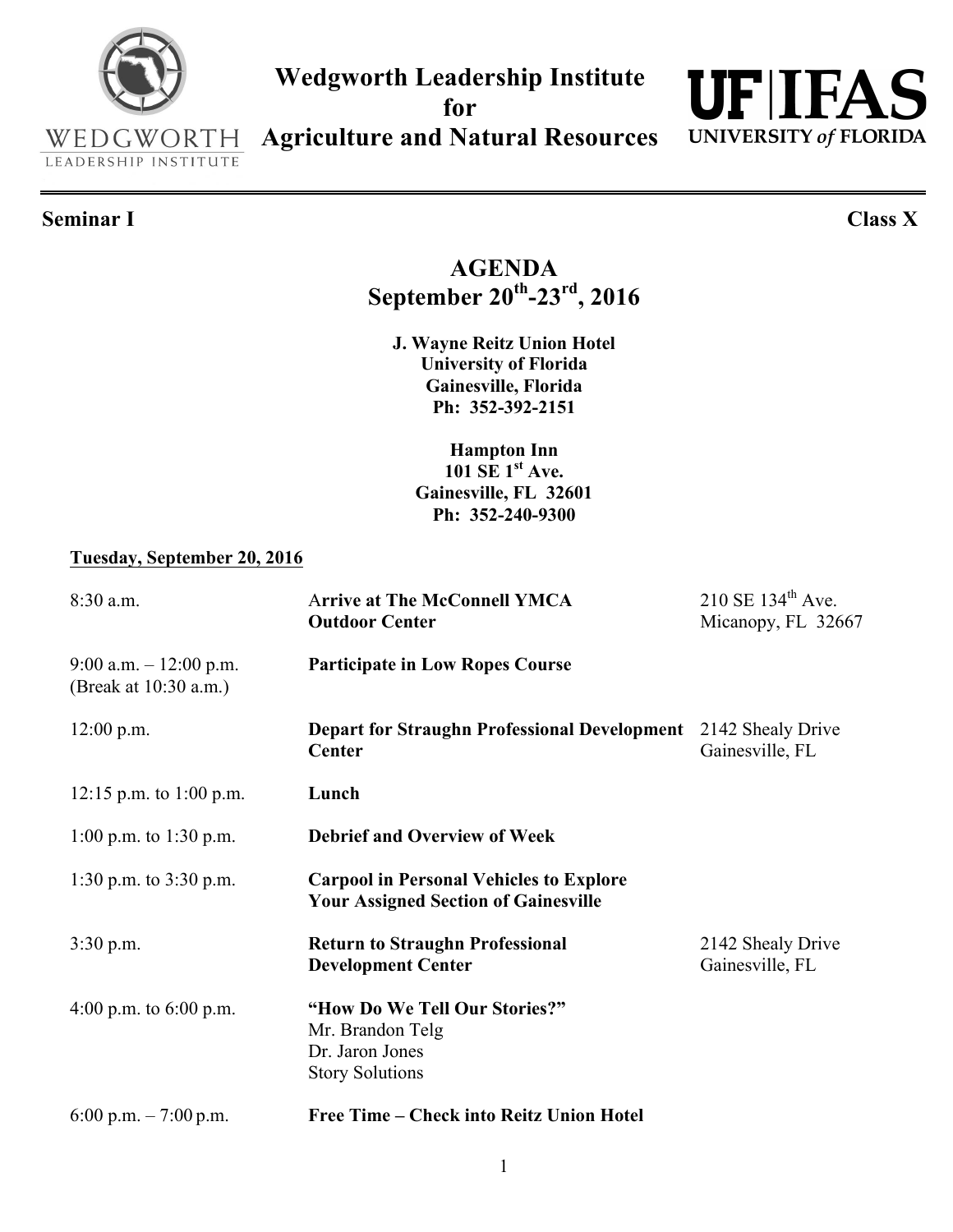Sponsored By: Mrs. Gale Trotter Ms. Dottie Trotter

"Who Are We?" WLINAR Class Members WLINAR Staff Review Procedures from Handbook

#### **Wednesday, September 21, 2016**

| 7:00 a.m. $-7:30$ a.m.     | <b>Breakfast</b><br><b>Use your Gator One card</b>                                                                                                                       | List of locations will be<br>provided. |
|----------------------------|--------------------------------------------------------------------------------------------------------------------------------------------------------------------------|----------------------------------------|
| 7:30 a.m. $-7:45$ a.m.     | <b>Travel to Straughn Center</b>                                                                                                                                         |                                        |
| $8:00$ a.m. $-8:15$ a.m.   | "Welcome Class X"<br>Dr. Brian Myers<br>Chair<br>Department of Agricultural Education & Communication                                                                    |                                        |
| $8:15$ a.m. $-9:00$ a.m.   | "Importance of Wedgworth & IFAS<br>to the World"<br>Dr. Jack Payne<br>Senior Executive Vice President<br>UF Institute of Food and Agricultural Sciences (UF/IFAS)        |                                        |
| 9:00 a.m. $-10:00$ a.m.    | "360 Degrees of Leadership"<br>Dr. Kevan Lamm<br>President<br>LR Brand, Inc.                                                                                             |                                        |
| $10:00$ a.m. $-10:30$ a.m. | <b>Break</b>                                                                                                                                                             |                                        |
| $10:30$ a.m. $-11:30$ a.m. | "Let's Reflect - The Importance of Reflection<br>in Leadership Programming"<br>Dr. Hannah Carter<br>Director<br>Wedgworth Leadership Institute                           |                                        |
| $11:30$ a.m. $-12:30$ p.m. | Lunch                                                                                                                                                                    |                                        |
| $12:30$ p.m. $-2:00$ p.m.  | "Essentials of a Community or Region"<br>Dr. Rod Clouser<br>Associate Department Chair & Professor<br>Dept. of Food and Resource Economics<br>University of Florida<br>2 |                                        |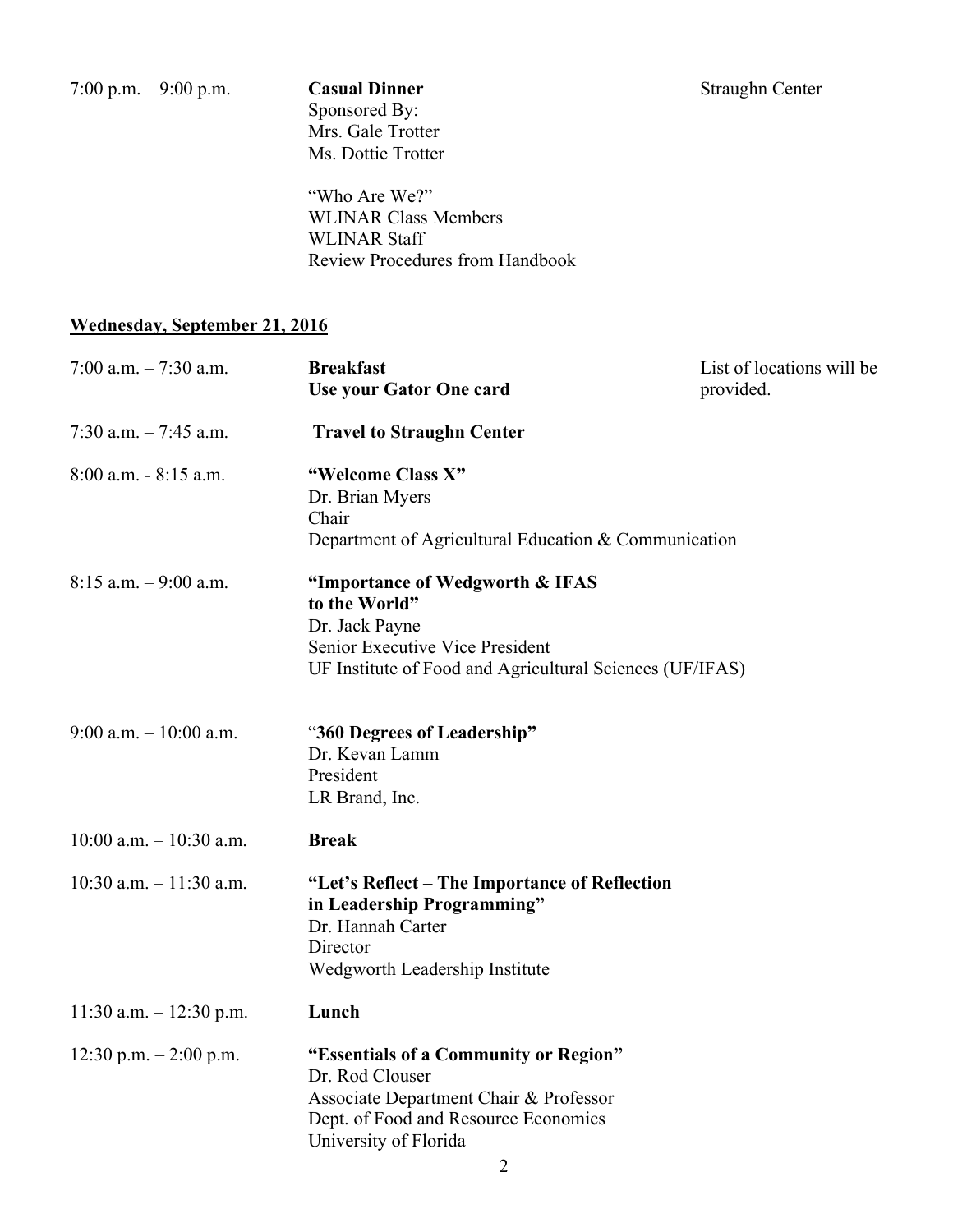### Gainesville, Florida

| $2:00$ p.m. $-2:30$ p.m.     | <b>Break – Travel to Depot Park</b>                                                                                                                                                                        | Address will be provided                    |
|------------------------------|------------------------------------------------------------------------------------------------------------------------------------------------------------------------------------------------------------|---------------------------------------------|
| 2:30 p.m. $-4:00$ p.m.       | "Leadership in Redeveloping Communities"<br>Dr. Jeanna Mastrodicasa<br><b>Associate Vice President</b><br><b>UF/IFAS</b>                                                                                   |                                             |
|                              | Ms. Pageen Hanrahan<br>Professional Engineer<br>Principal<br>Community and Conservation Solutions, LLC.<br>Mayor of the City of Gainesville from 2004-2010<br>Gainesville City Commissioner from 1996-2002 |                                             |
|                              | Ms. Sarah Vidal-Finn<br>Interim Director<br>Gainesville Community Redevelopment Agency (CRA)                                                                                                               |                                             |
| $4:00$ p.m.                  | <b>Travel to First Magnitude Brewing</b>                                                                                                                                                                   | 1220 SE Veitch St.<br>Gainesville, FL 32601 |
| 4:00 p.m. $-5:00$ p.m.       | "Public/Private Partnerships & the Development<br>of New Crops and Businesses in Florida"<br>Mr. John Deny<br>Brewer & Owner<br>First Magnitude Brewing Company                                            |                                             |
| 5:00 p.m. $-6:00$ p.m.       | <b>Free Time &amp; Travel to Austin Cary</b>                                                                                                                                                               | 10625 NE Waldo Rd.                          |
| 6:00 p.m. $-9:00$ p.m.       | "Business Etiquette & Social Skills"<br>Mr. Christopher Green<br><b>Etiquette Expert</b>                                                                                                                   | Gainesville, FL 32609                       |
|                              | <b>Dinner</b>                                                                                                                                                                                              |                                             |
| 9:00 p.m.                    | <b>Adjourn</b>                                                                                                                                                                                             |                                             |
| Thursday, September 22, 2016 |                                                                                                                                                                                                            |                                             |
| 7:00 a.m. $-8:00$ a.m.       | <b>Breakfast</b><br><b>Use your Gator One Card</b><br><b>Check out and travel to Austin Cary</b>                                                                                                           |                                             |
| $8:30$ a.m. $-9:00$ a.m.     | <b>Individual Head Shots and Group Photo</b>                                                                                                                                                               | <b>Austin Cary</b><br>10625 NE Waldo Rd     |
| $9:00$ a.m. $-10:00$ a.m.    | "Legacy on Purpose"<br>Mr. John Spence<br>International Business Speaker and Author<br>John Spence LLC                                                                                                     | Gainesville, FL 32609                       |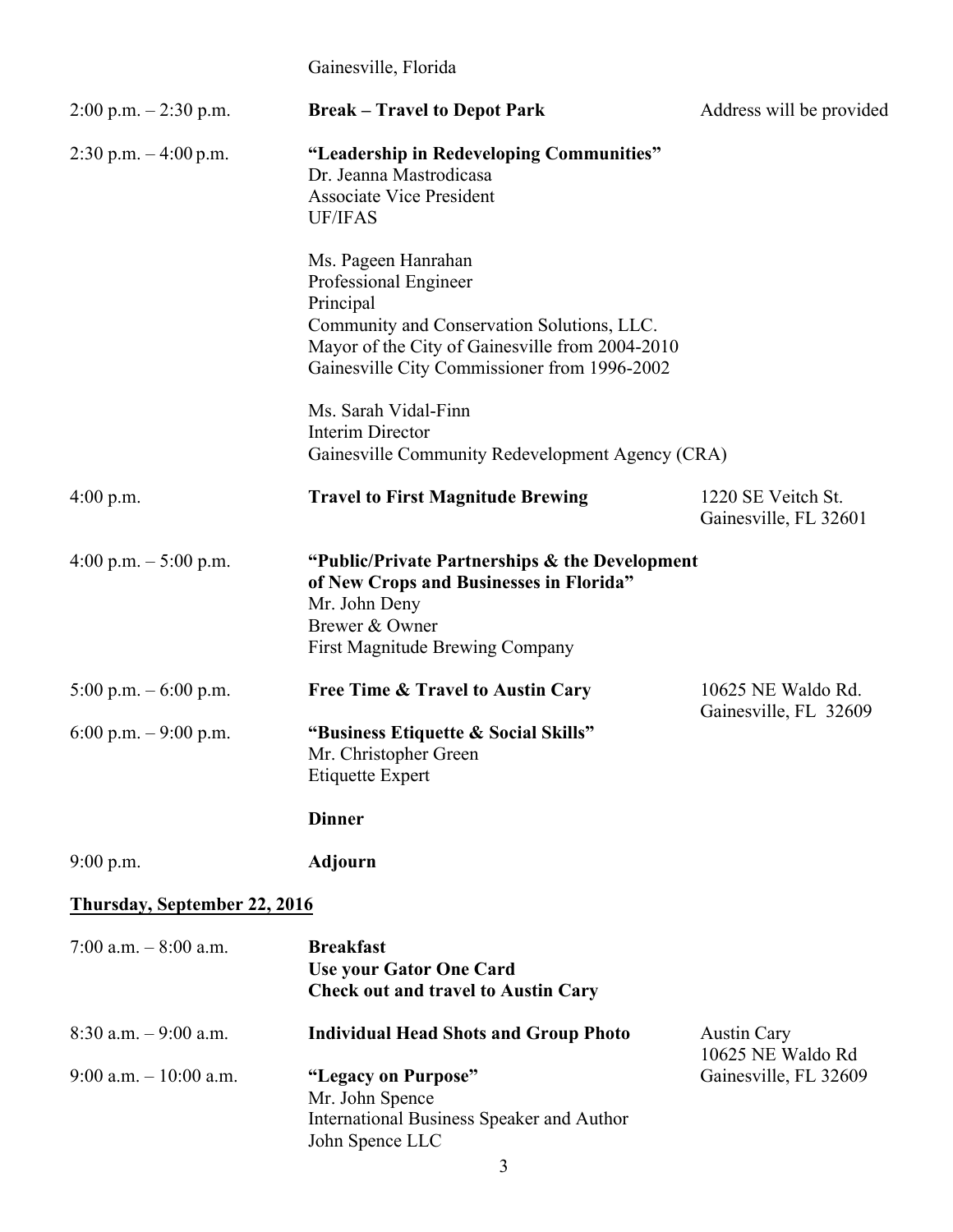Gainesville, FL

| $10:00$ a.m. $-11:00$ a.m.               | "Being a Leader Among Leaders"<br>Mr. Jeremy Foley<br>Director of Athletics<br>University of Florida                                                                                                              |                                                               |
|------------------------------------------|-------------------------------------------------------------------------------------------------------------------------------------------------------------------------------------------------------------------|---------------------------------------------------------------|
| $11:00$ a.m.                             | Meet spouses at the Hampton Inn to check in<br><b>Return to Austin Cary</b>                                                                                                                                       |                                                               |
| $12:00 \text{ p.m.} - 1:00 \text{ p.m.}$ | <b>Casual Lunch</b>                                                                                                                                                                                               |                                                               |
| $1:00$ p.m. $-3:00$ p.m.                 | "What are Your True Colors?"<br>Dr. Ricky Telg<br>True Colors Facilitator<br>Director & Professor<br>Department of Agricultural Education and Communication<br><b>UF/IFAS Pie Center</b><br>University of Florida |                                                               |
| $3:00 \text{ p.m.} - 3:30 \text{ p.m.}$  | <b>Break</b>                                                                                                                                                                                                      |                                                               |
| $3:30$ p.m. $-5:30$ p.m.                 | "Effectively Using the Results of the<br><b>Myers-Briggs Type Indicator in Your</b><br><b>Many Roles</b> "<br>Dr. Ricky Telg                                                                                      |                                                               |
| 5:30 p.m. $-6:00$ p.m.                   | Travel by personal vehicles to<br><b>Farm Credit of Florida</b>                                                                                                                                                   |                                                               |
| 6:00 p.m.                                | <b>Reception and Steak Cook-Out</b><br><b>Sponsored and Prepared by:</b><br>Farm Credit of Florida<br>Mr. Jeffrey Spencer (Class VII) and Staff<br>Alachua, Florida                                               | Farm Credit of Florida<br>12300 US Highway 441<br>Alachua, FL |
| $7:15$ p.m.                              | Pitch-in to help clean-up                                                                                                                                                                                         |                                                               |
| $7:30$ p.m.                              | "Please Meet My Family"<br><b>WLIANR Class X Members</b>                                                                                                                                                          |                                                               |
| 8:30 p.m.                                | <b>Return to Hampton Inn</b>                                                                                                                                                                                      |                                                               |

### **Friday, September 23, 2016**

| $7:00$ a.m. $-7:45$ a.m. | <b>Breakfast – Check out</b>                      |                             |
|--------------------------|---------------------------------------------------|-----------------------------|
| 7:45 a.m. $-$ 8:00 a.m.  | <b>Depart for Alachua County Extension Office</b> |                             |
| $8:00$ a.m. $-9:30$ a.m. | "Are You a Critical Thinker?"                     | Alachua Co Extension Office |